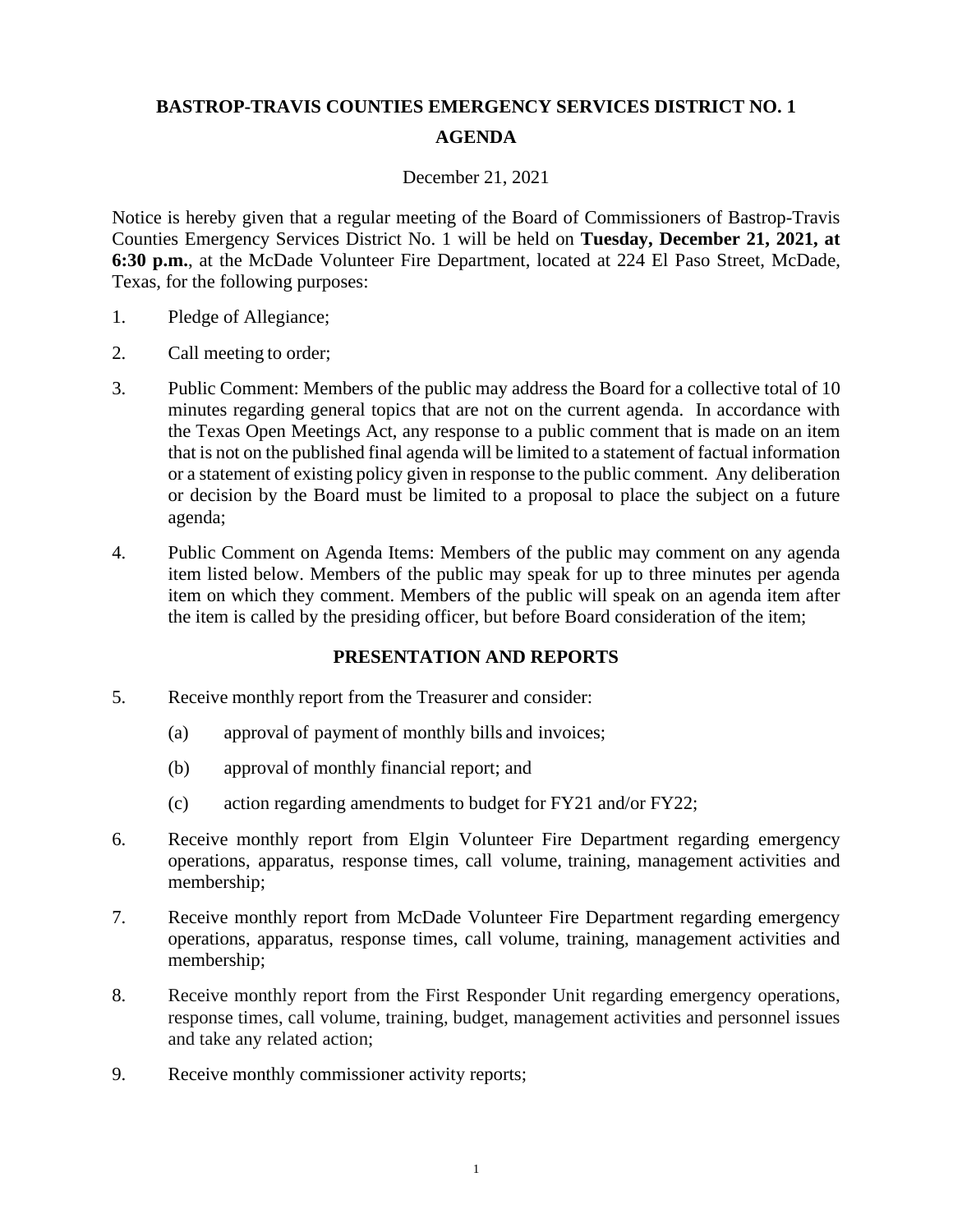#### **DISCUSSION/ACTION ITEMS**

- 10. Discuss and consider approval of minutes for the November 16, 2021, regular meeting and the December 13, 2021, special meeting;
- 11. Discuss and consider submitting required annual report to the Division of Emergency Management;
- $12<sub>1</sub>$ See Supplemental Agenda for election items;
- 13. Discuss and consider adoption of evacuation procedure policy;
- 14. Discuss and consider Interlocal Agreement with Travis County regarding medical direction for First Responder Unit;
- Discuss and consider requiring Elgin Volunteer Fire Department and McDade Volunteer 15. Fire Department to develop written 1-year, 3-year, and 5-year plans of projected needs;
- 16. Discuss and consider updates to Texas Mutual and VFIS insurance policies;
- 17. Discuss and consider hiring a District fire chief;
- 18. Discuss and consider amendments to service provider agreements with Elgin Fire Department and McDade VFD;
- 19. Discuss and consider updates to Employee Handbook including implementing policy for FR1 to receive paid quarantine leave related to COVID-19;
- 20. Discuss and consider repair and maintenance of the District's facilities and equipment; and
- 21. Discuss agenda items, time, and date for next meeting.

A packet containing all supportive documentation for this agenda is available for inspection at The Carlton Law Firm, P.L.L.C., 4301 Westbank Drive, Suite B-130, Austin, Texas between the hours of 9:00 a.m. and 5:00 p.m. Monday through Friday and at the District Office located at 108 West First, Elgin, Texas between the hours of 9:00 a.m. and 12:00 p.m. on Tuesdays and Thursdays.

Mayne Suchata

Bastrop-Travis Counties ESD No. 1

Bastrop-Travis Counties Emergency Services District No. 1 is committed to compliance with the Americans with Disabilities Act. Reasonable modifications and equal access to communications will be provided upon request. Please call Melba Skubiata, Administrator for Bastrop-Travis Counties Emergency Services District No. 1, at 512-229-3020 for information. Hearing impaired or speech disabled persons equipped with telecommunication devices for the deaf may utilize the statewide Relay Texas Program by dialing 7-1-1 or 1-800-735-2988.

The Board may retire to Executive Session any time between the meeting's opening and adjournment for any purpose authorized by the Texas Open Meetings Act, including but not limited to: consultation with legal counsel (Section 551.071 of the Texas Government Code); personnel matters (Section 551.074); discussion of real estate acquisition (Section 551.072); discussion regarding a prospective gift to the District (Section 551.073); and/or deliberation regarding security devices or security audits (Section 551.076). Action, if any, will be taken in open session.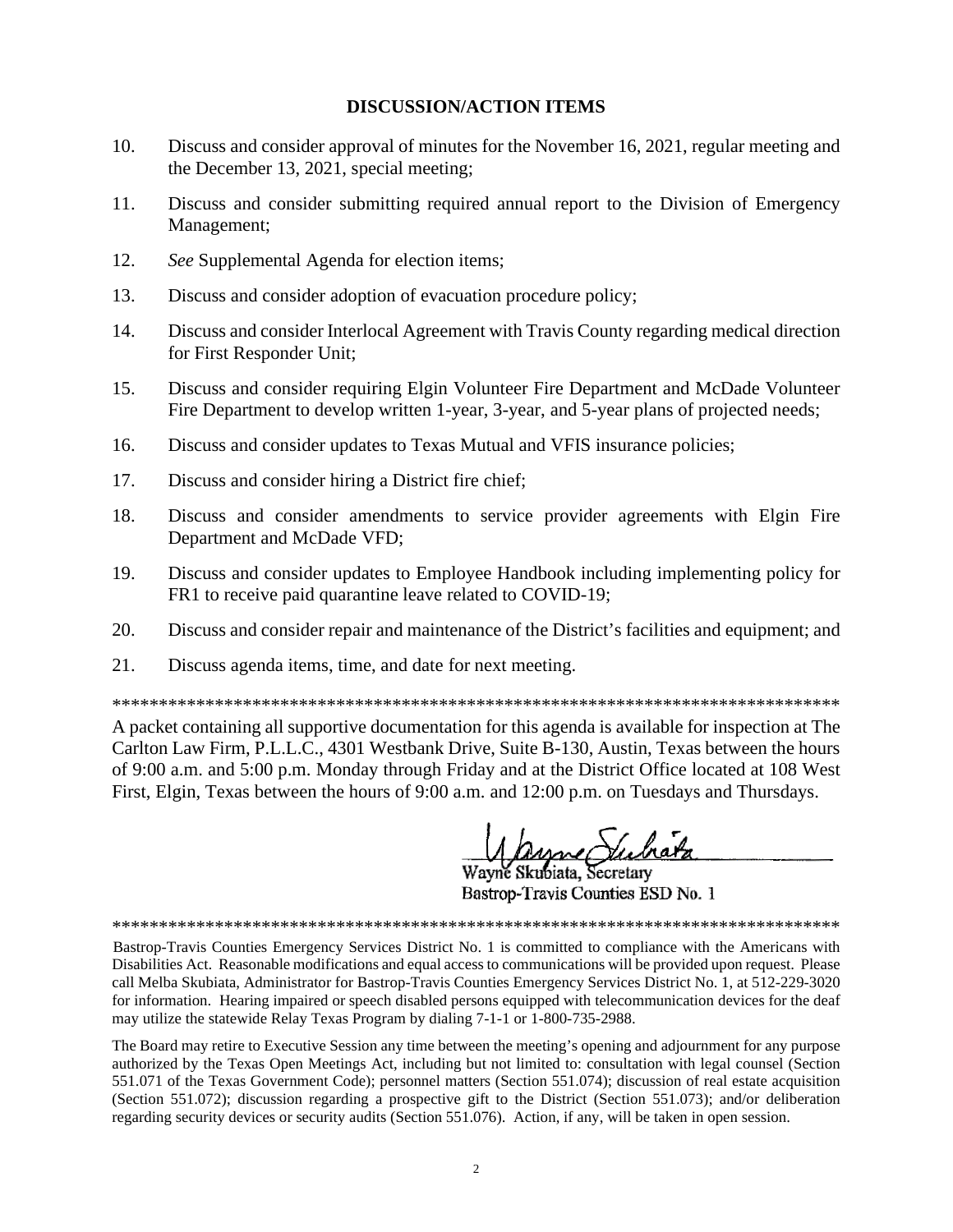# **BASTROP-TRAVIS COUNTIES EMERGENCY SERVICES DISTRICT NO. 1**

# **SUPPLEMENTAL AGENDA**

#### December 21, 2021

### TO: THE BOARD OF COMMISSIONERS OF BASTROP-TRAVIS COUNTIES EMERGENCY SERVICES DISTRICT NO. 1 AND ALL OTHER INTERESTED PERSONS:

Notice is hereby given that the Board of Commissioners of Bastrop-Travis Counties Emergency Services District No. 1 will hold a meeting at 6:30 p.m. on Tuesday, December 21, 2021, at the McDade Volunteer Fire Station located at 224 El Paso Street, McDade, Texas. The following matters will be considered and may be acted upon at the meeting.

- 1. Discuss and consider approval of Resolution Authorizing Secretary's Appointment of Agent to Perform Duties During Election Period;
- 2. Discuss and consider approval of the Contract for Election Services with Bastrop County for the May 7, 2022, election, approval of required payment for those services, and a Resolution Approving Contract for Election Services with Bastrop County;
- 3. Discuss and consider approval of the Contract for Election Services with Travis County for the May 7, 2022, election, approval of required payment for those services, and a Resolution Approving Contract for Election Services with Travis County;
- 4. Discuss and consider approval of an Order Adopting and Implementing the Use of Electronic Voting Systems in Addition to Paper Ballots in District Elections;
- 5. Discuss and consider approval of the Order Calling Commissioner Election for May 7, 2022;
- 6. Authorize District's attorney to give Notice of Commissioner Election for May 7, 2022; and
- 7. Any other matters in connection with the District's May 7, 2022 Commissioner Election.

\*\*\*\*\*\*\*\*\*\*\*\*\*\*\*\*\*\*\*\*\*\*\*\*\*\*\*\*\*\*\*\*\*\*\*\*\*\*\*\*\*\*\*\*\*\*

# **DISTRITO DE SERVICIOS DE EMERGENCIA NÚMERO 1 DEL CONDADOS DE BASTROP Y TRAVIS**

# **AGENDA SUPLEMENTAL DE LA REUNIÓN**

21 de diciembre de 2021

### A: LA JUNTA DE COMISIONADOS DEL DISTRITO DE SERVICIOS DE EMERGENCIA NÚMERO 1 DEL CONDADOS DE BASTROP Y TRAVIS Y A TODAS OTRAS PERSONAS INTERESADAS:

Se notifica por el presente que la Junta de Comisionados del Distrito de Servicios de Emergencia Número 1 del Condados de Bastrop y Travis celebrara una reunión el martes, el día 21 de diciembre de 2021, a las 6:30 p.m. en la Estación de Bomberos Voluntarios de McDade, ubicado en 224 El Paso Street, McDade, Texas. Los siguientes asuntos serán considerados y se podría tomar acción tocante dichos asuntos en la reunión: